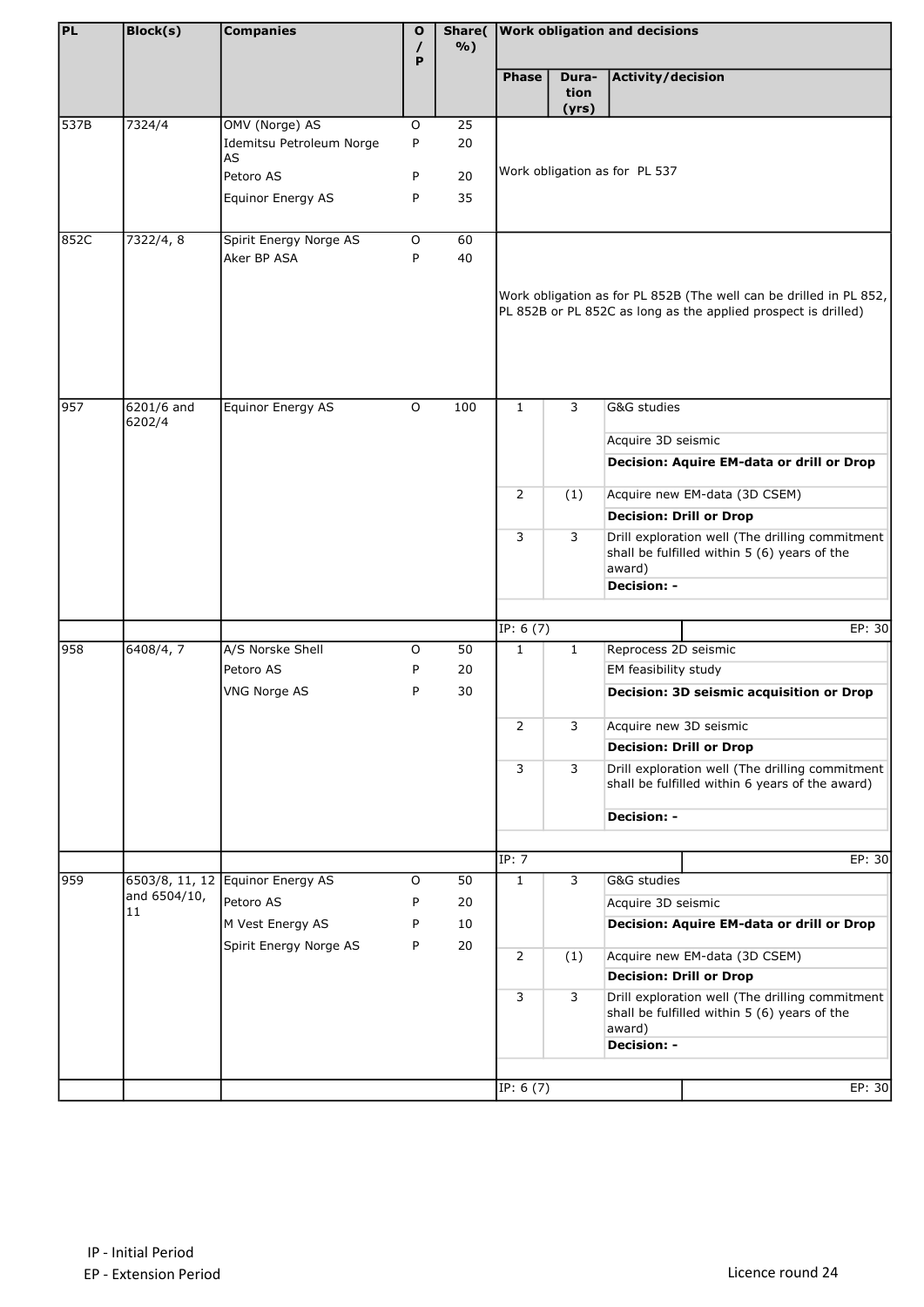| 960 | 7018/4, 5                              | Equinor Energy AS<br>Petoro AS             | O<br>P | 40<br>20 | $\mathbf{1}$   | 3              | Drill one firm exploration well (The drilling<br>commitment shall be fulfilled within 2 years of   |  |
|-----|----------------------------------------|--------------------------------------------|--------|----------|----------------|----------------|----------------------------------------------------------------------------------------------------|--|
|     |                                        | Lundin Norway AS                           | P      | 20       |                |                | the award)<br><b>Decision: -</b>                                                                   |  |
|     |                                        | DEA Norge AS                               | P      | 20       |                |                |                                                                                                    |  |
|     |                                        |                                            |        |          |                |                |                                                                                                    |  |
|     |                                        |                                            |        |          | IP: 3          |                | EP: 30                                                                                             |  |
| 961 | 7116/6 and<br>7117/4, 5                | Equinor Energy AS                          | O      | 50       | $\mathbf{1}$   | 3              | G&G studies                                                                                        |  |
|     |                                        | Petoro AS                                  | P      | 20       |                |                | Acquire 3D seismic                                                                                 |  |
|     |                                        | Aker BP ASA                                | P      | 30       |                |                | <b>Decision: Drill or Drop</b>                                                                     |  |
|     |                                        |                                            |        |          | 2              | 3              | Drill exploration well (The drilling commitment<br>shall be fulfilled within 5 years of the award) |  |
|     |                                        |                                            |        |          |                |                | <b>Decision: -</b>                                                                                 |  |
|     |                                        |                                            |        |          | IP: 6          |                | EP: 30                                                                                             |  |
| 962 | 7322/1, 2, 4,                          | Spirit Energy Norge AS                     | 0      | 60       | $\mathbf{1}$   | 3              | Acquire new 3D seismic (High-resolution                                                            |  |
|     | 5, 8                                   | Lundin Norway AS                           | P      | 20       |                |                | seismic)                                                                                           |  |
|     |                                        | Aker BP ASA                                | P      | 20       |                |                | Reprocess 3D seismic                                                                               |  |
|     |                                        |                                            |        |          |                |                | EM feasibility study (CSEM)                                                                        |  |
|     |                                        |                                            |        |          |                |                | <b>Decision: Drill or Drop</b>                                                                     |  |
|     |                                        |                                            |        |          | $\overline{2}$ | 3              | Drill exploration well (The drilling commitment<br>shall be fulfilled within 5 years of the award) |  |
|     |                                        |                                            |        |          |                |                | <b>Decision: -</b>                                                                                 |  |
|     |                                        |                                            |        |          |                |                |                                                                                                    |  |
|     |                                        |                                            |        |          | IP: 6          |                | EP: 30                                                                                             |  |
| 963 | 7422/10, 11                            | Aker BP ASA                                | O      | 70       | $\mathbf{1}$   | $\overline{2}$ | Acquire 3D CSEM data                                                                               |  |
|     |                                        | Equinor Energy AS                          | P      | 30       |                |                | <b>Decision: Drill or Drop</b>                                                                     |  |
|     |                                        |                                            |        |          | 2              | 3              | Drill exploration well (The drilling commitment<br>shall be fulfilled within 4 years of the award) |  |
|     |                                        |                                            |        |          |                |                | <b>Decision: -</b>                                                                                 |  |
|     |                                        |                                            |        |          |                |                |                                                                                                    |  |
|     |                                        |                                            |        |          | IP: 5          |                | EP: 30                                                                                             |  |
| 964 | 7320/1, 2, 3,<br>5, 6<br>and 7321/1, 2 | Aker BP ASA<br>Petoro AS                   | O<br>P | 40<br>25 | 1              | 3              | Acquire 3D CSEM data (Perform CSEM<br>inversion over prospective area)                             |  |
|     | and 7420/12<br>and 7421/10,            | Wintershall Norge AS                       | P      | 20       |                |                | Acquire 3D seismic (Across all prospective<br>area)                                                |  |
|     | 11                                     | DEA Norge AS                               | P      | 15       |                |                | Reprocess 3D seismic (Across all prospective<br>area)                                              |  |
|     |                                        |                                            |        |          |                |                | Acquire 2D seismic (High resolution 2D                                                             |  |
|     |                                        |                                            |        |          |                |                | seismic over main structure)<br><b>Decision: Drill or Drop</b>                                     |  |
|     |                                        |                                            |        |          | $\overline{2}$ | 3              | Drill exploration well (The drilling commitment<br>shall be fulfilled within 5 years of the award) |  |
|     |                                        |                                            |        |          |                |                | <b>Decision: -</b>                                                                                 |  |
|     |                                        |                                            |        |          |                |                |                                                                                                    |  |
|     |                                        |                                            |        |          | IP: 6          |                | EP: 30                                                                                             |  |
| 965 | 7323/5, 6                              | Lundin Norway AS<br>Spirit Energy Norge AS | O<br>P | 60<br>40 | $\mathbf{1}$   | 3              | Acquire new 3D seismic (High-resolution<br>seismic)                                                |  |
|     |                                        |                                            |        |          |                |                | EM feasibility study                                                                               |  |
|     |                                        |                                            |        |          |                |                | <b>Decision: Drill or Drop</b>                                                                     |  |
|     |                                        |                                            |        |          | 2              | 3              | Drill exploration well (The drilling commitment<br>shall be fulfilled within 5 years of the award) |  |
|     |                                        |                                            |        |          |                |                | <b>Decision: -</b>                                                                                 |  |
|     |                                        |                                            |        |          |                |                |                                                                                                    |  |
|     |                                        |                                            |        |          | IP: 6          |                | EP: 30                                                                                             |  |